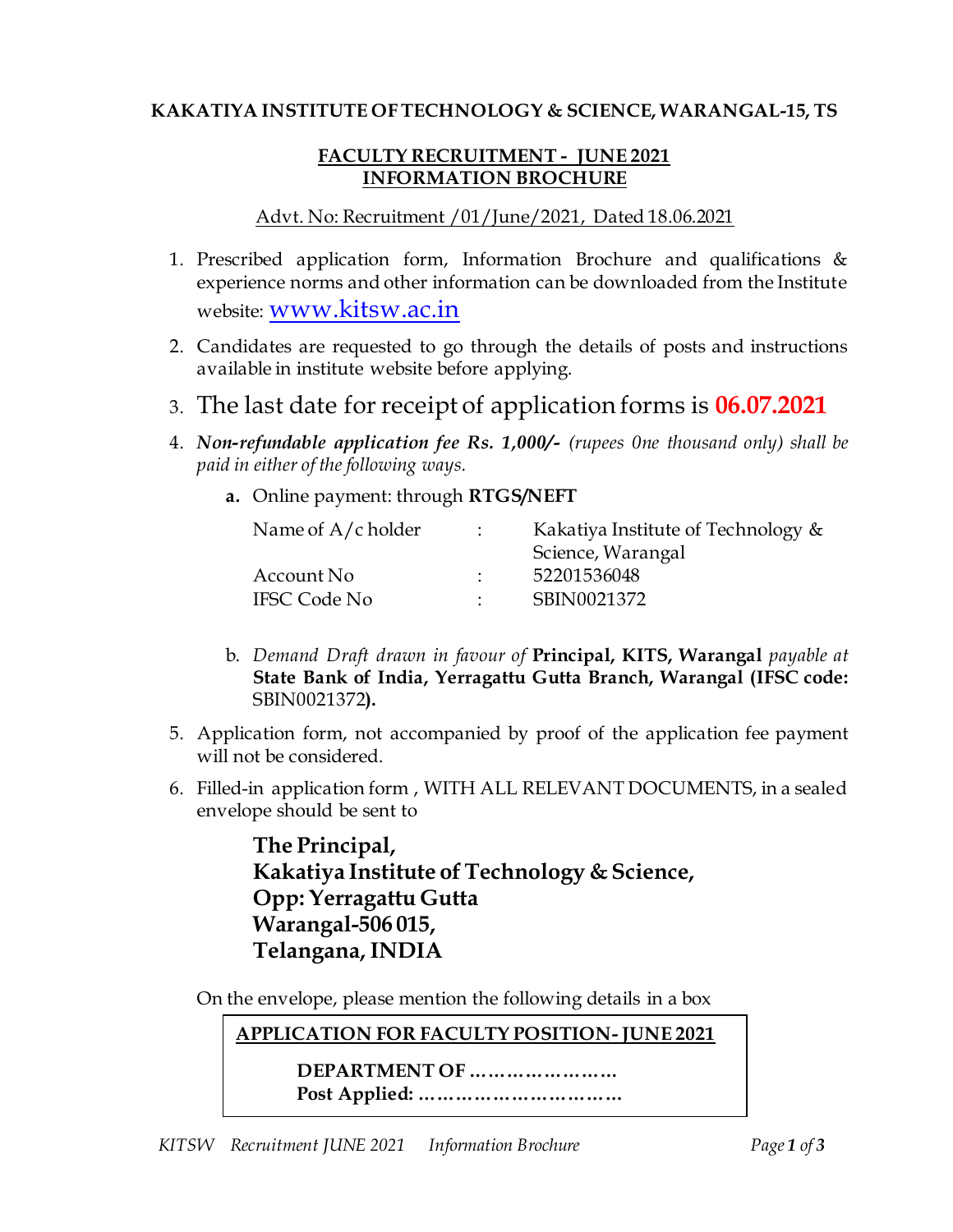- 7. Incomplete applications and applications received after the last date will be summarily rejected and no communication will be entertained in this regard.
- 8. The qualifications prescribed for the posts advertised are as per the AICTE norms - 6th pay scale.
- 9. The candidates should send the copies of the publications along with their application, besides copies of all other certificates related to his / her educational qualifications & employment.
- 10.The candidates, who are already in service, should submit their applications through proper channel only. They may, however, send an advance copy, but should produce a **"No Objection certification"** from the employer at the time of interview.
- 11.The Institute reserves the right to reject any application without assigning any reason thereof.
- 12.Those who wish to apply for more than one post should submit filled in application separately for each post/ advertisement along with the prescribed fee of Rs. 1,000/- for each post.
- 13. Canvassing in any form will disqualify the candidate.
- 14.The candidates will have to present themselves for an interview, if called for, at the place mentioned at their own expenses. The selection process involves the assessment of aptitude for teaching and research; ability to communicate clearly and effectively; and ability to analyze and discuss.
- 15. Candidates should bring all original certificates and testimonials if any at the time of interview. If original certificates are not produced for verification, the candidate will not be allowed to face the Selection Committee.
- 16.Every successful candidate will be informed of the result of his/ her application in due course after obtaining approval from the competent authority and any interim enquiries about the result will not be entertained.
- 17.A candidate who is found to have furnished any particulars which are false or to have suppressed material information, will be disqualified and if appointed, will be liable for dismissal without any notice.
- 18.Age limit for all posts will be as per AICTE/UGC stipulations.
- 19.**The vacancies mentioned are indicative only. The Institute reserves the right to fill or not to fill any or all of the posts advertised without assigning any reason.**
- 20.**Mere fulfillment of minimum qualifications and experience does not entitle any candidate to receive call letter for selection.**